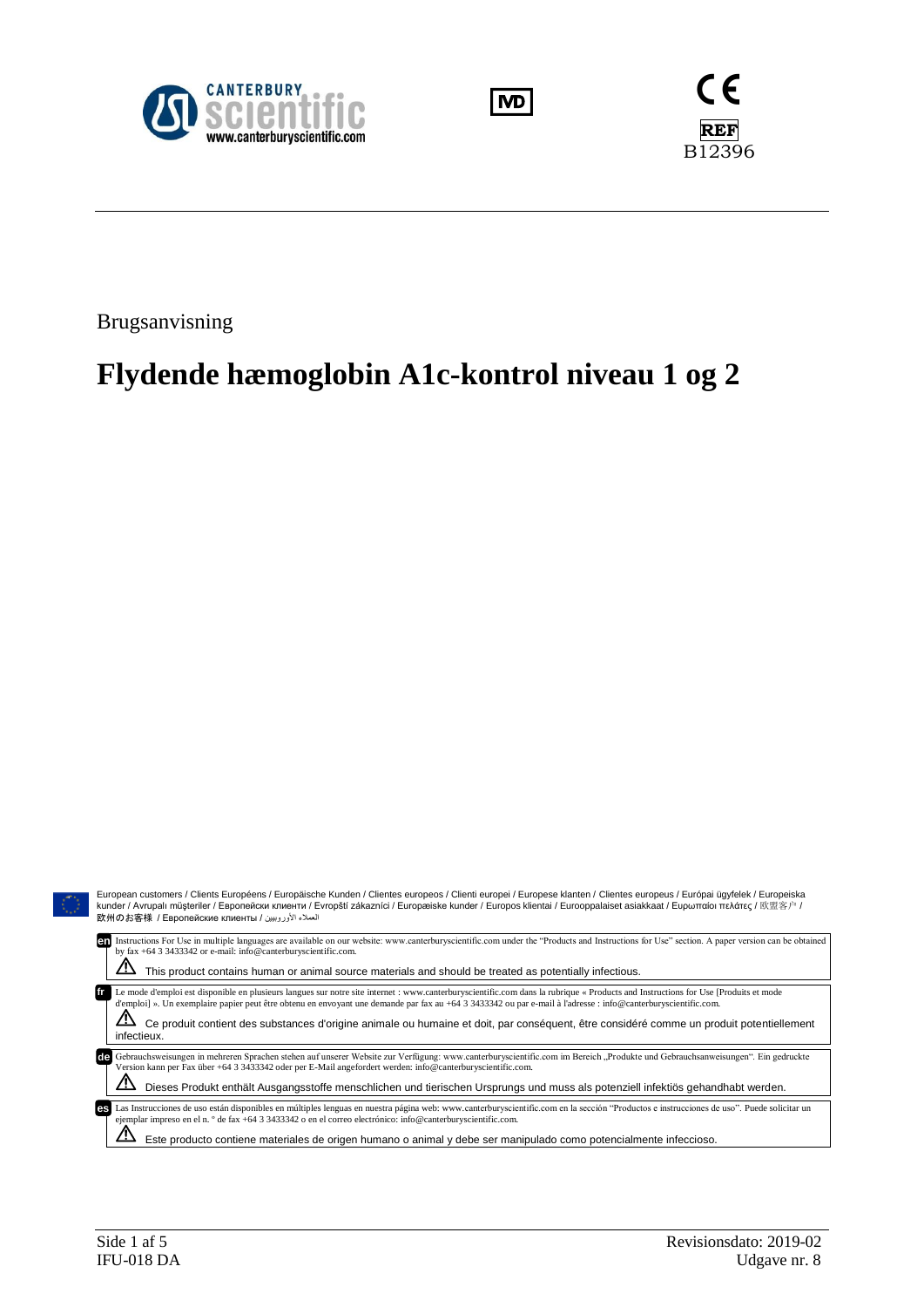|    | Sul nostro sito Web sono disponibili le istruzioni per l'uso in varie lingue: www.canterburyscientific.com nella sezione "Products and Instructions for Use" (Prodotti e istruzioni per l'uso).<br>È possibile ricevere una versione cartacea inviando un fax al numero +64 3 3433342 o scrivendo un'e-mail all'indirizzo: info@canterburyscientific.com. |
|----|-----------------------------------------------------------------------------------------------------------------------------------------------------------------------------------------------------------------------------------------------------------------------------------------------------------------------------------------------------------|
|    | Questo prodotto contiene materiali di origine umana o animale e deve essere trattato come potenzialmente infettivo.                                                                                                                                                                                                                                       |
| nl | Op onze website is de gebruiksaanwijzing in meerdere talen beschikbaar: zie www.canterburyscientific.com onder het gedeelte "Producten en gebruiksaanwijzingen". Gedrukte versies<br>kunnen worden aangevraagd via fax +64 3 3433342 of e-mail: info@canterburyscientific.com.                                                                            |
|    | Dit product bevat materialen van menselijke en dierlijke oorsprong en moet worden behandeld als mogelijk infectieus.                                                                                                                                                                                                                                      |
|    | No nosso site da internet, poderá encontrar Instruções de Utilização em várias línguas: www.canterburyscientific.com na secção "Produtos e Instruções de Utilização". Poderá obter uma<br>versão em papel pelo fax +64 3 3433342 ou e_mail: info@canterburyscientific.com.                                                                                |
|    | Este produto contém materiais de origem humana ou animal e deve ser considerado como potencialmente infeccioso.                                                                                                                                                                                                                                           |
|    | A Használati utasítás több nyelven elérhető honlapunkon a www.canterburyscientific.com címen, a "Products and Instructions for Use" (Termékek és Használati utasítások) című részben.<br>A nyomtatott verzió fax (+64 3 3433342) vagy e-mail (info@canterburyscientific.com) útján szerezhető be.                                                         |
|    | Ez a termék emberi, illetve állati forrásból származó anyagokat tartalmaz, és potenciálisan fertőző anyagként kell kezelni.                                                                                                                                                                                                                               |
|    | Bruksanvisning på flera språk finns på vår hemsida: www.canterburyscientific.com under avsnittet "Produkter och bruksanvisningar". En pappersversion kan erhållas via fax +64 3 3433342<br>eller e--post: info@canterburyscientific.com.                                                                                                                  |
|    | Denna produkt innehåller material av humant eller djurursprung och ska behandlas som potentiellt smittsam.                                                                                                                                                                                                                                                |
| tu | Birçok dilde Kullanım Talimatları Web sitemizde mevcuttur: "Products and Instructions for Use" (Ürünler ve Kullanım Talimatları) bölümü altında www.canterburyscientific.com adresinde.<br>Basılı sürüm faks +64 3 3433342 veya e-posta ile sağlanabilir: info@canterburyscientific.com.                                                                  |
|    | Bu ürün insan veya hayvan kaynaklı materyaller içermektedir ve potansiyel olarak bulaşıcı olduğu düşünülerek işlem yapılmalıdır.                                                                                                                                                                                                                          |
|    | Инструкциите за употреба на различни езици можете да намерите на нашия уебсайт: www.canterburyscientific.com в раздел "Products and Instructions for Use" ("Продукти и<br>инструкции за употреба"). Можете да се сдобиете с техния хартиен вариант чрез факс +64 3 3433342 или на имейл: info@canterburyscientific.com.                                   |
|    | Този продукт съдържа материали от човешки или животински произход и следва да се третира като потенциално зара̀зен.                                                                                                                                                                                                                                       |
|    | Návod k použití v několika jazycích je k dispozici na našich webových stránkách: www.canterburyscientific.com v části "Výrobky a návod k použití". Tištěnou verzi lze získat faxem<br>+64 3 3433342 nebo e--mailem: info@canterburyscientific.com.                                                                                                        |
|    | Tento výrobek obsahuje lidské nebo zvířecí zdrojové materiály a musí tedy být považován jako potenciálně infekční.                                                                                                                                                                                                                                        |
|    | Brugsanvisninger er tilgængelige på flere sprog på vores website: www.canterburyscientific.com i sektionen "Products and Instructions for Use". En trykt udgave kan fås via fax ved<br>henvendelse på tlf. +64 3 3433342 eller e-mail: info@canterburyscientific.com.                                                                                     |
|    | Dette produkt indeholder humane eller animalske kildematerialer og skal behandles som potentielt infektiøst.                                                                                                                                                                                                                                              |
|    | Naudojimo instrukcijas keliomis kalbomis galima rasti mūsų interneto svetainėje www.canterburyscientific.com, skyriuje "Produktai ir naudojimo instrukcijos". Popierinę versiją galima gauti<br>faksu +64 3 3433342 arba el. paštu info@canterburyscientific.com.                                                                                         |
|    | Šio produkto sudėtyje yra žmogaus ir gyvūnų kilmės medžiagų, todėl jį reikia laikyti potencialiai infekciniu.                                                                                                                                                                                                                                             |
| fī | Sivustoltamme löytyy käyttöohjeet useilla eri kielillä: www.canterburyscientific.com, osa "Tuotteet ja käyttöohjeet". Voit hankkia tulostetun version faksaamalla numeroon +64 3 3433342 tai<br>lähettämällä sähköpostia osoitteeseen: info@canterburyscientific.com.                                                                                     |
|    | Tämä tuote sisältää ihmis- tai eläinperäisiä lähdemateriaaleja ja sitä on käsiteltävä mahdollisen tartuntavaaran aiheuttavana tuotteena.                                                                                                                                                                                                                  |
|    | Οδηγίες χρήσης σε διάφορες γλώσσες είναι διαθέσιμες στον δικτυακό τόπο μας: www.canterburyscientific.com στην ενότητα «Προϊόντα και οδηγίες χρήσης». Έντυπη μορφή μπορεί να<br>ληφθεί μέσω φαξ +64 3 3433342 ή e--mail: info@canterburyscientific.com.                                                                                                    |
|    | Αυτό το προϊόν περιέχει υλικά ανθρώπινης ή ζωικής προέλευσης και πρέπει να αντιμετωπίζεται ως δυνητικά μολυσματικό.                                                                                                                                                                                                                                       |
|    | Other customers / Autres clients / Andere Kunden / Otros clients / Altri clienti / Overige klanten / Outros clients / Más ügyfelek / Andra kunder / Diğer müsteriler / Други клиенти /<br>/ لعملاء الآخرين / Ostatní zákazníci / Andre kunder / Kiti klientai / Muut asiakkaat / Άλλοι πελάτες / 其他客户 / その他の地域のお客様 / Προчие клиенты / كملاء الآخرين       |
|    | 在本公司网站上提供多种语言版本的《产品使用说明书》,网址www.canterburyscientific.com; 在网站首页的"Products and Instructions for Use"(产品与使用说明书)<br>部分,可找到这些文档。纸质印刷版本可发传真至+64 3 3433342 或发送电子邮件至 info@canterburyscientific.com 索取。                                                                                                                                                           |
|    | 本产品含有人或动物来源的材料,应作为潜在传染性材料对待                                                                                                                                                                                                                                                                                                                               |
|    | 他言語版の「ご使用上の注意」を当社ウェブサイト (www.canterburyscientific.com) の「Products and Instructions for Use」セクションで入手できます。印刷版はファ<br>ックス (+643343342) 又は電子メール (info@canterburyscientific.com) で入手できます。                                                                                                                                                                       |
|    | /!\<br>本製品にはヒト又は動物由来の原料が含まれているため、感染症の可能性があるものとしてお取り扱いください。                                                                                                                                                                                                                                                                                                |
| ru | Инструкции по эксплуатации на разных языках имеются на нашем интернет-сайте: www.canterburyscientific.com в разделе Products and Instructions for Use (Продукция и<br>инструкции по эксплуатации). Бумажную версию можно получить по факсу: +64 3 3433342 или электронной почте: info@canterburyscientific.com.                                           |
|    | Данный препарат содержит материалы человеческого или животного происхождения и должен рассматриваться как потенциально<br>инфицированный.                                                                                                                                                                                                                 |
| ar | تثوفر إرشادات الاستخدام بعدة لغات على موقعنا على ويب: www.canterburyscientific.com قسم "المنتجات وإرشادات الاستخدام". يمكن الحصول على نسخة ورقية بالفاكس على رقم +64 343342 أو بالبريد الإلكتروني:<br>.info@canterburyscientific.com                                                                                                                      |
|    | يحتوي هذا المنتج على مواد ذات مصدر بشري أو حيواني ويجب التعامل معها على أنها من المحتمل أن تكون معدية <sub>.</sub>                                                                                                                                                                                                                                        |
| hr | Upute za uporabu na raznim jezicima dostupne su na našoj web stranici: www.canterburyscientific.com pod odjeljkom "Proizvodi i upute za upotrebu". Papirnata se verzija može dobiti                                                                                                                                                                       |
|    | telefaksom na broj +64 3 3433342 ili e-poštom: info@canterburyscientific.com.<br>Ovaj proizvod sadrži ljudski ili životinjski izvor materijala i treba biti tretiran kao potencijalno zarazan.                                                                                                                                                            |
|    |                                                                                                                                                                                                                                                                                                                                                           |
|    | SK Pokyny na použitie v rôznych jazykoch sú dostupné na našej webovej stránke: www.canterburyscientific.com v časti "Produkty a pokyny na použitie". Papierovú verziu je možné získať<br>faxom na čísle +64 3 3433342 alebo e-mailom: info@canterburyscientific.com.                                                                                      |
|    | Tento produkt obsahuje materiály ľudského alebo zvieracieho pôvodu a malo by sa s ním zaobchádzať ako s potenciálne infekčným<br>materiálom.                                                                                                                                                                                                              |
| ro | Instrucțiuni de utilizare în mai multe limbi sunt disponibile pe site-ul nostru: www.canterburyscientific.com la secțiunea "Products and Instructions for Use" (Produse și instrucțiuni de                                                                                                                                                                |
|    | utilizare). Se poate obtine o versiune tipărită prin trimiterea unui fax la numărul +64 3 3433342 sau a unui e-mail la adresa: info@canterburyscientific.com.<br>∠r                                                                                                                                                                                       |
|    | Acest produs contine materiale sursă umane sau animale și trebuie tratat ca fiind un produs potențial infecțios.                                                                                                                                                                                                                                          |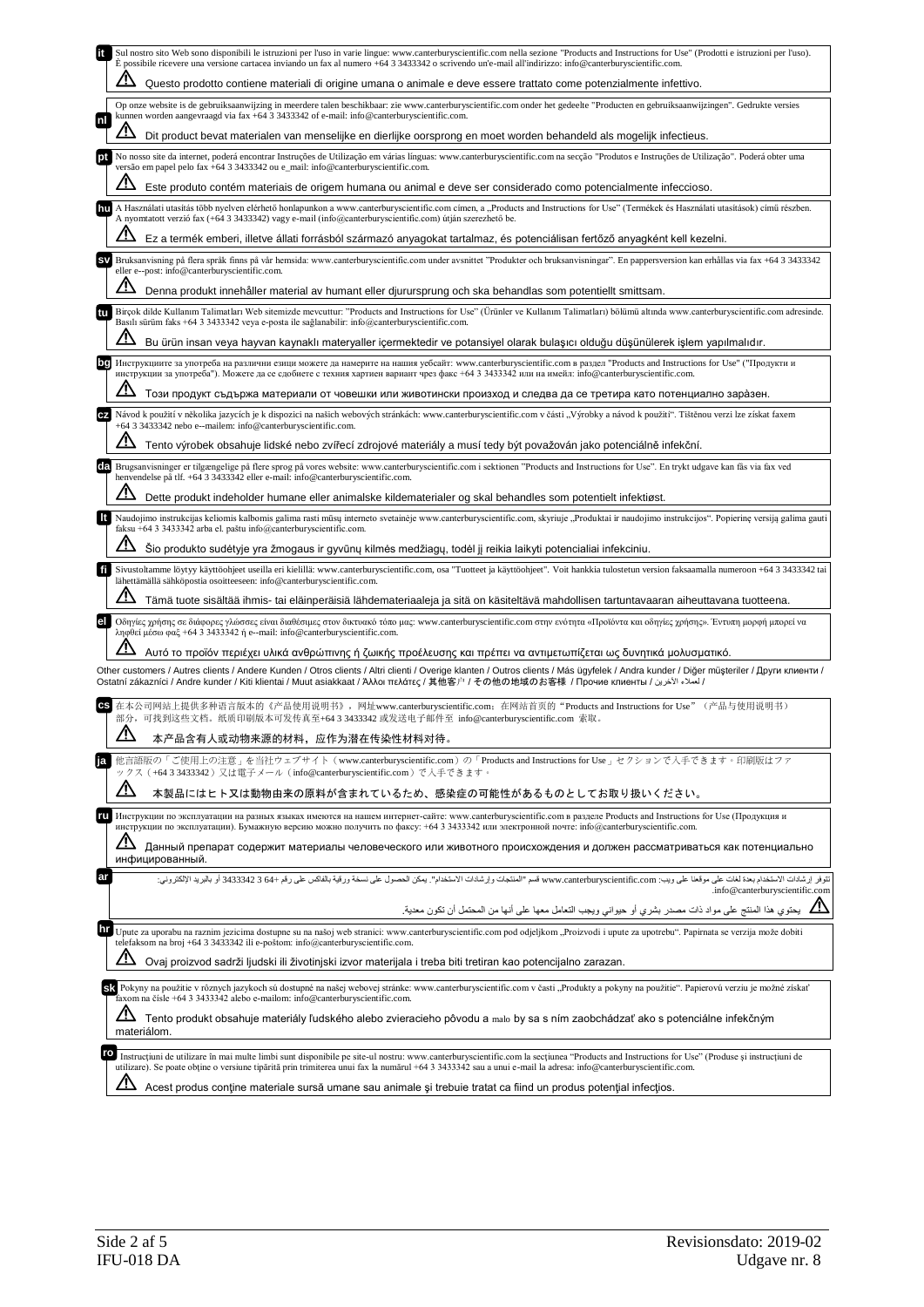# **Beskrivelse og tilsigtet brug**

De flydende extendSURE™ hæmoglobin A1c-kontroller CONTROL er fremstillet af humant blod og indeholder normalt hæmoglobin, konserveringsstoffer og stabilisatorer. Kontrollerne er formuleret, så de sikrer en øget stabilitet. Niveau 2-kontrollen er fremstillet ved hjælp af en proces med kontrolleret *in vitro*-glykering af nondiabetisk blod.

Kontrollerne er beregnet til brug som kvalitetskontrolmaterialer til overvågning af nøjagtigheden og præcisionen i laboratoriets prøvemetoder ved kvantificering af HbA1c i følgende analysetyper: ionbytnings-<br>HPLC, immunanalyse og enzymatiske procedurer. UU Vi henviser til laborantens betjeningsmanual for yderligere oplysninger om den specifikke anvendelse i en bestemt analyse. Denne kontrol må ikke bruges som kalibrator.

God laboratoriepraksis foreskriver, at der indføres et kvalitetskontrolprogram i alle laboratorier. Dette program består i en rutineudførelse af disse kontroller, udført af trænet laboratoriepersonale, og en sammenligning af de dokumenterede resultater med de acceptable laboratoriegrænser. Hvis resultaterne ligger uden for disse grænser, skal kontrollen gentages og metodens parametre, miljøfaktorer og teknikker undersøges. Hvis resultaterne stadig ligger uden for de acceptable grænser, når den gentages, skal kontrollens producent kontaktes for hjælp til uddybende fortolkning af kontrollen.

Desuden foreskriver god laboratoriepraksis, at kontrolprøver og deres resultater holdes isoleret fra patientprøver og deres resultater.

# **Klinisk anvendelse af hæmoglobin A1c-måling**

Målingen af HbA1c er specielt nyttig hos diabetespatienter. Glukoseniveauet svinger meget, og en enkeltstående glukosemåling afspejler ikke den gennemsnitlige værdi. HbA1c dannes langsomt (ca. 0,05 % pr. dag) og konstant i løbet af det røde blodlegemes 120 dages levetid. Målingen af HbA1c er nyttig for lægerne som langtidsintegral for glukosekoncentrationen, og dermed som målestok for styringen eller diabetespatientens egen håndtering af sygdommen. Alle laboratorier skal bestemme et referenceinterval, som svarer til egenskaberne hos den population, som testes. Hver stigning på et procentpoint i HbA1c-niveauet svarer til en stigning i det gennemsnitlige glukoseniveau i blodet på ca. 30 mg/dL eller 1,7 mmol/L. Generelt er HbA1c-niveauer på over 10 % tegn på en dårlig diabetesstyring, mens værdier på mellem 6,5 % og 7,5 % indikerer en god styring.

## **Kitindhold**

#### **REF** B12396

#### **Beskrivelse:**

- 2 hætteglas flydende extendSURE<sup>TM</sup> hæmoglobin A1c-kontrol niveau 1 indeholdende 1,0 mL.
- 2 hætteglas flydende extendSURETM hæmoglobin A1c-kontrol niveau 2 indeholdende 1,0 mL.
- 1 Metodeblad.
- 3 Lotspecifikke værditildelingskort

#### **Forholdsregler**/**Advarsler**

**ADVARSEL**

# F **Potentielt biologisk farligt materiale**

Der er anvendt humane røde blodlegemer som kildemateriale til fremstillingen af kontrollerne. Hver enhed er opnået fra bloddonorer og testet med metoder, som er godkendt af FDA (USA's føderale fødevare- og lægemiddelmyndighed) og fundet ikke-reaktiv over for hepatitis B-overfladeantigen, anti-HCV, anti-HIV 1 og 2 og syfilis. Ingen testmetode kan give komplet sikkerhed for, at kontroller, som indeholder humant kildemateriale, ikke indeholder disse eller andre smitstoffer. God laboratoriepraksis foreskriver, at alt humant kildemateriale skal betragtes som potentielt infektiøst og behandles med samme forholdsregler som patientprøver.

### **Y FORSIGTIG**

- **LÆS dette INFORMATIONSBLAD inden kontrolmaterialet bruges.**
- **TIL** *IN VITRO***-DIAGNOSTISK BRUG IVD.**
- **BRUG SIKKERHEDSBEKLÆDNING (briller, handsker og laboratoriekittel, når kontrollerne bruges***.*
- **Kasserede eller spildte kontroller skal behandles og bortskaffes som anvist i laboratoriets retningslinjer for sikkerhed eller ifølge lokale bestemmelser.**
- **Dette PRODUKT INDEHOLDER en lille mængde KALIUMCYANID. MÅ IKKE INDTAGES.**
- **KONTROLLERNE MÅ IKKE ANVENDES EFTER UDLØBSDATOEN, og der må kun anvendes ét kontrollot ad gangen.**
- **Hvis der er tegn på MIKROBISK KONTAMINATION eller BRUN MISFARVNING eller FÆLDNINGSREAKTION i kontrollerne, skal hætteglasset kasseres.**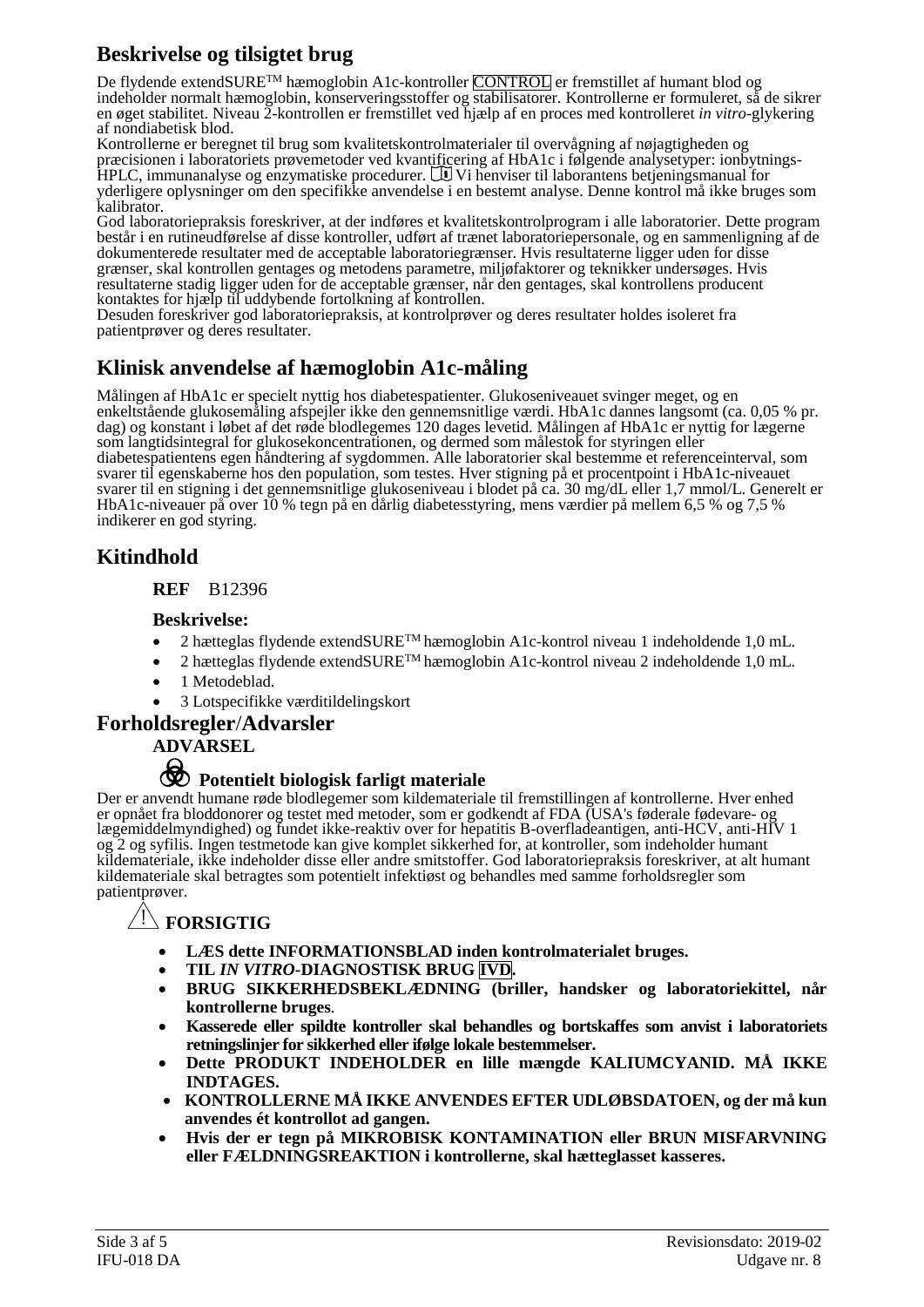# **Opbevaring og håndtering**

## l**Uåbnet**

De uåbnede hætteflasker med extendSURETM Haemoglobin A1c flydende kontrol skal opbevares stående ved 2-8 °C. Kontrollerne kan anvendes indtil den sidste dag i udløbsmåneden  $\frac{1}{2}$ , der fremgår af flasken, og de er stabile i 30 måneder fra fremstillingsdatoen

# l **Åbnet**

Åbnede hætteglas med extendSURETM flydende hæmoglobin A1c-kontrol skal opbevares i en opret position ved 2-8 °C. Kontrollerne kan bruges i 30 dage efter de er åbnet, hvis de opbevares tæt tillukkede. Kontrollerne må ikke fryses og optøs.

## **Kontrolprocedure**

De flydende extendSURETM hæmoglobin A1c-kontroller er klar til brug. De skal behandles på samme måde som ukendte patientprøver og udføres som anvist i producentens instruktioner, der er vedlagt den/det respektive instrument/metode. Kontrollerne viser søjleelueringsprofiler, som kan sammenlignes med hæmolysater i fuldblod fra patienter.

# **Værditildeling, sporbarhedseklæring og analyseværdier**

Den gennemsnitlige kontrolværdi <mark>MEAN</mark> og intervalværdi <mark>RANGE</mark> for hæmoglobin A1c på AU- og DxCkemisystemer er beskrevet i detaljer på det vedlagte extend $\overline{\text{SURE}^{\text{TM}}}$ lotspecifikke <u>værditil</u>delingskort, LOT SPECIFIC VALUE ASSIGNMENT CARD Værdierne er opgivet i enheder UNITS på % (NGSPkalibreret NGSP ALIGNED) og mmol/mol (IFCC-kalibreret IFCC ALIGNED) samt i enheder på g/dL og mmol/L.

Desuden er der på hvert kort specificeret en værdi for total hæmoglobin i enheder på g/dL og mmol/L. Værdierne for niveau 1-kontrollen Level I er trykt på den ene side af kortet, og værdierne for niveau 2-kontrollen Level 2 på den anden side.

Disse analyseværdier er udledt fra replikatanalyser, er sporbare og specifikke for producentens instrument/hæmoglobin A1c analysereagens

MANUFACTURER'S INSTRUMENT/HAEMOGLOBIN A1c REAGENT ASSAY med anvendelsen af instrumenter og reagenslot, som er tilgængelige på tidspunktet for analysen, og specifikke for det pågældende lot af flydende hæmoglobin A1c-kontroller.

Fordi analyseværdierne afhænger af analyseprocedurerne og mange andre faktorer, og fordi andre analysesystemer kan frembringe andre værdier, anbefales det at hvert laboratorium fastlægger sine egne kontrolgrænser fra dag til dag-brug af testen. Alle resultater, som falder uden for de laboratoriebestemte grænser, skal undersøges.